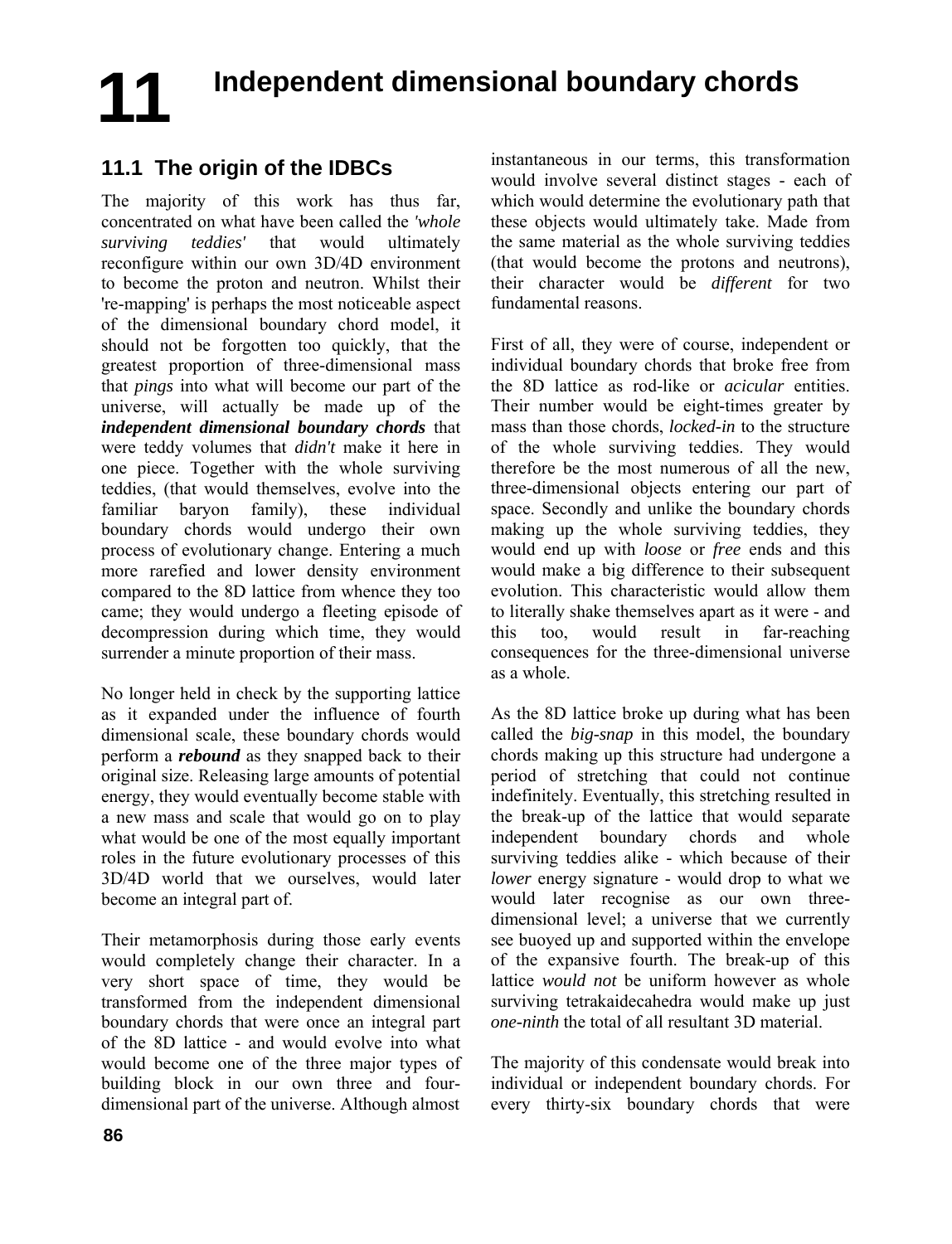locked-in to a whole surviving teddy, there would be two hundred and eighty eight of these independent relatives. All of this material (that had previously condensed from the tri-planar coordinates in the 8D lattice), would drop dimensionally to become our world (and ultimately us). Not only would this period of extreme stretching initiate the big-snap, its appearance into what was to become *our* world, would also be coupled with a massive *rebound* in this chord material as both independent and locked-in boundary chords *shrank* back towards their original size (determined by the scale of the 8D lattice at the time of this tri-planar condensation).

#### **11.2 Divergent reconfiguration**

Compared to the stretched-out size of these boundary chords, this rebound back to their original length would be something like four orders of magnitude  $(c. 10^{-10} \text{ cm}$  to  $c. 10^{-14} \text{ cm}$ and this would involve a considerable release of energy in the form of a *dimensional boundary surface wave* (see again Chapter Six).

As well as this energy release, such a massive rebound would also (in this model at least), produce a long-lived *resonance* within the body of the chord that would manifest itself as vibrational phenomena - not unlike the resonance we see in a stringed instrument (although these chords would have two loose or free ends). The first event to involve these independent boundary chords after their big-ping into our 3D universe, would involve the new environment itself.

In whole surviving teddies and independent dimensional boundary chords alike, there would occur a *de-gassing* of condensed membrane material from the body of the chords as they left the relative stability and support of the 8D lattice. There would have been a *de-pressurisation* within their new surroundings compared to that of the 8D lattice (in which the boundary chords were immersed in a denser membrane medium). As a result, this process of de-gassing would release a proportional amount of the boundary chord material (the secondary membrane condensate) into their new environment.

All boundary chords (both independent and locked-in varieties) would be born within the 8D lattice and comprise the same *mass equivalence*, originating from the area rule of their tri-planar coordinates. This would allow the area calculation to produce an *HSH* value that now equates to  $0.4330 \times 10^{09}$  for the 'H' component and 0.2500 x 10-09 for the 'S', or overall:

$$
(4.330 \times 10^{10}) \times (2.500 \times 10^{10}) \times (4.330 \times 10^{10})
$$

$$
= 4.687 \times 10^{29}
$$

As it has already been argued that the boundary chord volume was equal to the boundary chord mass during the early stages of cosmic evolution, then:

$$
M^{dbc} = 4.687 \times 10^{-29} kg
$$

and this would have been the same for all lockedin (whole surviving teddy chords) *AND* the independent dimensional boundary chords. The more massive and structurally complex teddies would undergo a *de-gassing* process that involves two-dimensional areas *within* the confines of their circular chords (explored previously in Chapter Nine), while the independent dimensional boundary chords *(IDBCs)* are singular and open ended (unlike the closed varieties of the teddy). Each chord must therefore produce its own twodimensional component during de-gassing.

Each dimensional boundary chord (independent or otherwise) can also be considered as being made up from its *three* tri-planar coordinate components,  $H + S + H$  and these too, can also be considered as contributing a de-gassing component. As far as the overall chord is concerned, the 'H' contributes *38.8%* of this value while the 'S' provides *22.4%*. Unlike the teddy's chord, which will be found to contribute a singledimensional de-gassing component (and thus a mass conversion factor of  $10<sup>3</sup>$ ), the independent boundary chord *(IDBCs)* must produce the entire two-dimensional *de-gassing component* and *ITS*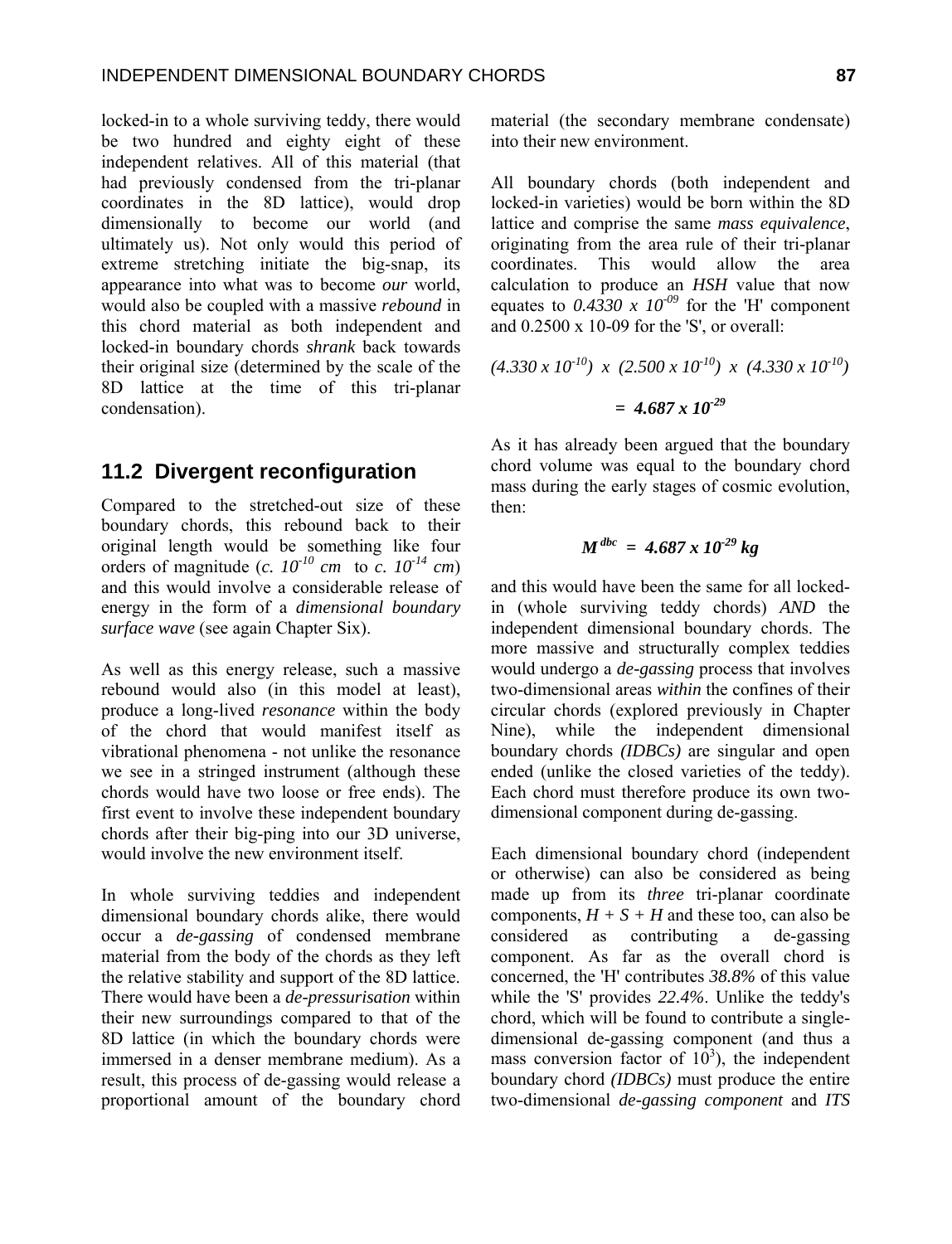mass conversion factor must be  $10^2$ . This will result in an independent dimensional boundary chord *(IDBC)* two-dimensional de-gassing component of:

$$
\frac{4.687 \times 10^{29} \times 0.388 \quad (H)}{10^2}
$$

$$
\frac{4.687 \times 10^{29} \times 0.224 \quad (S)}{10^2}
$$

which equates to a value of:

*1.818 x 10 -31 kg (H)*   $1.818 \times 10^{-31}$  kg (H)  $1.049 \times 10^{-31}$  kg (S) or an overall *de-gassing component* of : *4.685 x 10 -31 kg*

This will occur with each and every independent dimensional boundary chord almost at the instant of the big-ping, which will give these entities a new mass value that equates to *4.687 x 10-29* minus  $4.685 \times 10^{-31}$  kg or a value of:

$$
4.640 \times 10^{-29} \text{ kg}
$$

Although this two-dimensional mass conversion has been calculated on *each* of the *HSH* tricoordinate string components that make up the boundary chord; taking the mass as whole produces exactly the same result (i.e. an apparent mass loss of *4.685 x 10-31 kg*).

As this de-gassing occurs, the *IDBC* will begin to undergo what can be called an *elastic rebound event*, as it endeavours to return to its original size and this will occur prior to the 4D induced de-gassing process - which is in turn, a result of its new surroundings. This rebound would be massive when the individual sizes of these chords are taken into consideration. The original boundary chord length would have been in the region of  $10^{-14}$  cm when they first began to condense out of the 8D secondary condensate. The big-ping would coincide with a chord length of  $c.10^{-10}$  cm (when they appear in our 3D space) and the elastic rebound that followed, would shrink them back to their original condensation point of c.  $10^{-14}$  cm in what would be the first of

another two-stage event. This first event would span perhaps *FOUR* full magnitudes with regard to scale and as well as the boundary chord experiencing an initial mass loss that has been calculated above at  $4.685 \times 10^{-31}$  kg during the de-gassing phase, it would quickly lose additional mass in a 'runaway' rebound induced series of events.



*Figure 11.2.01 As independent boundary chords manifest themselves into what would become our 3D/4D universe, they would undergo a massive rebound as they shrank back to their original size. They would also emit energy in the form of a dimensional boundary surface wave as they begin to vibrate energetically.* 

### **11.3 Mass conversion factors**

So far, mass conversion factors have been used to describe the difference between one, two and three-dimensional mass equivalents, but things change slightly when dealing with *trans* 3D concepts. While positive indices have been used to describe the lower dimensional energy levels (i.e. those 'weaker' than our own threedimensional level), a *negative* index will be required to allow a conversion to higher levels, especially when dealing with dimensional boundary surface wave energies that must propagate at the 3D/4D boundary in their least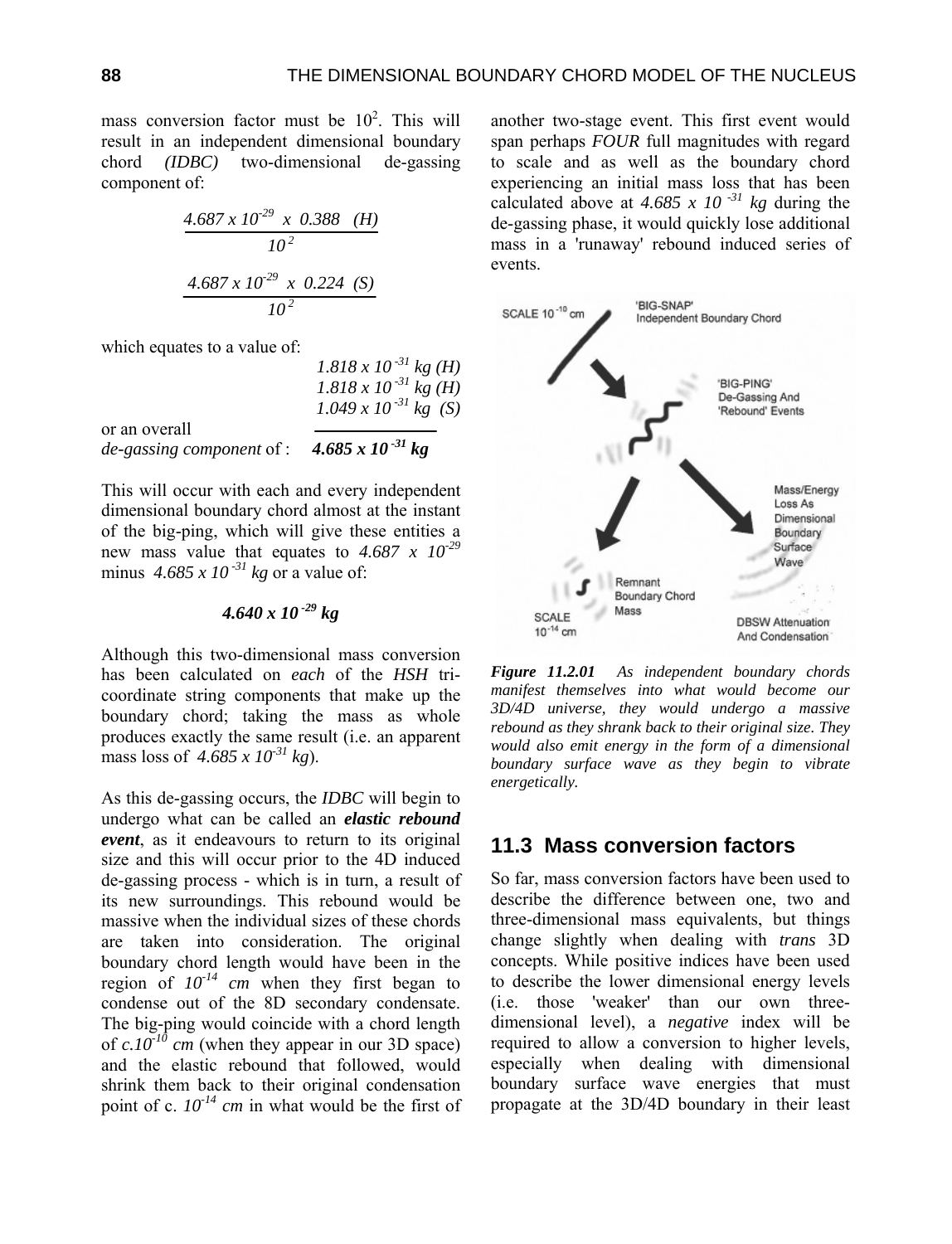energetic state. Whereas indices of *10<sup>1</sup>*, *10 2* and  $10<sup>3</sup>$  have been used thus far, a change of sign will be required for the 4D level, which will give a 4D conversion factor of  $10^{-04}$ .

Four-dimensional energy is also *expansional* in this model and this will necessitate an additional descriptive element, which will involve *squaring* the conversion factor thus:

$$
(10^{-04})^2
$$

This will now allow mass conversion from 3D to 4D levels and will be made use of later in this chapter.

The *elastic rebound* will release potential energy and this will be translated into chord resonance. As it vibrates, it is possible that the original boundary strings from which the chord was originally made will separate and each will undergo their *own* evolutionary change. This vibration will excite these string components and their energy level will increase accordingly.

This raised dimensional energy level will more or less coincide with that of the 3D/4D boundary and it will thus propagate as a dimensional boundary surface wave (a dim-wave). The boundary chord (or its *tri-planar coordinate* string components), will begin to lose mass as this is translated into dimensional energy. This is the start of a 'runaway' effect as the frequency of vibration increases as the string in question becomes less massive. This is similar to the effect of *twanging* your ruler on the edge of your desktop and drawing it sharply inwards, effectively shortening the length of the ruler's overhang. As you do this, the pitch of the twanging sound rises - the shorter this overhang becomes. The *higher* the frequency of vibration, the *greater* the energy - and the *faster* the mass translation.

As this increase continues, a point will be reached where the energy level of the dim-wave will be sufficiently high enough to *jump* from its position at the 3D/4D boundary, to that separating the fourth and fifth dimensions. Such a higher energy

dimensional boundary surface wave will now exhibit characteristics that are both expansional *AND* compressional (or attractive) in nature and each will now cancel or balance the other out. The 'runaway' effect of increasing frequency and mass loss will cease and the boundary chord (or now its separate components) will become stable. Its new, resultant mass can be described by the expression:

$$
\frac{M^{dbc}\Delta}{(10^{-04})^2}
$$

where  $M^{dbc}$  is the boundary chord's original starting mass (after the de-gassing phase);  $\Delta$  is the 'H' or 'S' component's *area of influence* in threedimensional space and the  $(10^{-04})^2$  represents the square of the 3D to 4D mass conversion factor.

## **11.4 Electron and IDBC masses**

The 'H' or 'S' component area of influence indicates that it is possible to arrive at a resultant mass along one of two paths - corresponding to either the 'H' string or 'S' string component that makes up the boundary chord that by this time, may have shaken itself into these three constituent parts. The resultant mass equivalents will therefore be either:

$$
\frac{4.640 \times 10^{-29} \times 3.926 \times 10^{-10}}{(10^{-04})^2} = 1.821 \times 10^{-30} \text{ kg}
$$

or:

$$
\frac{4.640 \times 10^{-29} \times 1.963 \times 10^{-10}}{(10^{-04})^2} = 9.108 \times 10^{-31} \text{ kg}
$$

This seems to suggest that the resultant mass of the Stage 2 reconfigured independent dimensional boundary chord, can be equivalent to either *twice* the electron's mass (following the 'H' component path), or almost *exactly equal* to the conventional electron's mass - if the 'S' component's path is followed instead. This would suggest that this chain of events produces a mixture of *1e* and *2e* masses as a direct result of the independent boundary chords pinging into 3D space. It also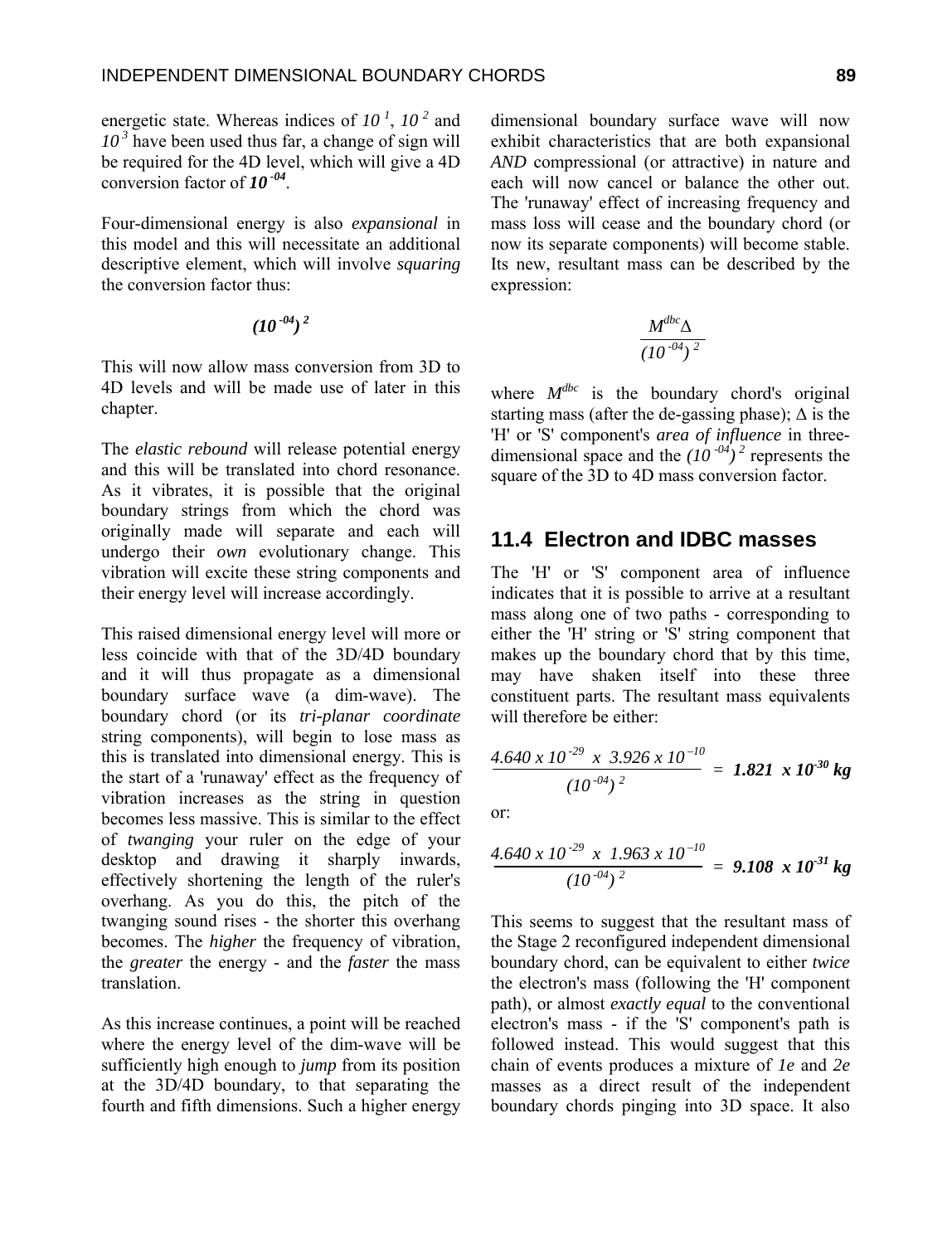infers that the early cosmos, not long after what has been called the big-snap and the big-ping in this model, was awash with a combination of protons (reconfigured whole surviving teddies); occasional neutrons (Stage 1 reconfigured teddies) *AND* electron and double electron sized entities. This would constitute a pretty good selection of fundamental building blocks that would soon become available for the element building processes that would later commence during a subsequent evolutionary stage of the universe. We should be cautious however, because the availability of such animals does not automatically infer that element building proceeded in a 'matter of fact' way because of this sudden availability. There would indeed be 'capture' events, but these would be the result of rather subtle processes that will be illustrated within the next chapter.

These alternative 'H' and 'S' routes to the final mass equivalence of the independent dimensional boundary chords, provides what could be a clue to a slightly more 'involved' evolutionary process regarding the separation of these elements during the big-snap. It was earlier argued that such a break-up would involve a *build-unit* comprising a total of fourteen teddies (a whole surviving teddy plus thirteen teddy volumes), which seems to be the only satisfactory way of gaining an insight into producing a separation within such an 8D lattice that results in a percentage of whole surviving teddies as well as independent dimensional boundary chords (see *Figure 11.4.01* in the next column).

This separation however, may not be quite as straightforward as it would at first appear. Each *build-unit* of fourteen teddy volumes within the lattice, is part of a great net-like structure made entirely from connected boundary chords (more or less as one complete chord). In order to achieve the required ratio of whole surviving teddies *(WSTs)* to *IDBCs*, only the central member of the fourteen volumes can remain whole, while the other thirteen must be sacrificed. These sacrificial teddy volumes however, actually *share* chords with members of an adjacent buildunit and a kind of tug-o-war would ensue between separating chords.



*Figure 11.4.01 In order to provide a ratio of whole surviving teddies (WSTs) as well as IDBCs; a buildunit of fourteen teddy volumes will be all that is required to construct an 8D lattice of infinite size. This also means that eight times the mass of each WST will become independent boundary chords.* 

This could mean that in certain areas and under certain conditions, boundary chords are actually *ripped-apart* during the big-snap as they are trying to be shared by different separation points. This could also mean that there might actually be several different varieties or types of resultant independent boundary chords, each made-up from a combination of the original *'HSH'* string components (see *Figure 11.4.02* on the following page).

This would allow for a total of *FIVE* different varieties of independent boundary chords with the configurations shown in *Figure 11.4.02*, all of which would undergo a process of rebound. In this scenario, the least numerous, would probably be the complete *'HSH'* (original) variety of *IDBCs*.

These entities are by their very nature *acicular*  and thus strictly follow the teddy's *constant motion axes* first described within Chapter Nine. This could mean that their true mass is difficult to calculate, unless they happen to be influenced by some other process or event. The 'H' string and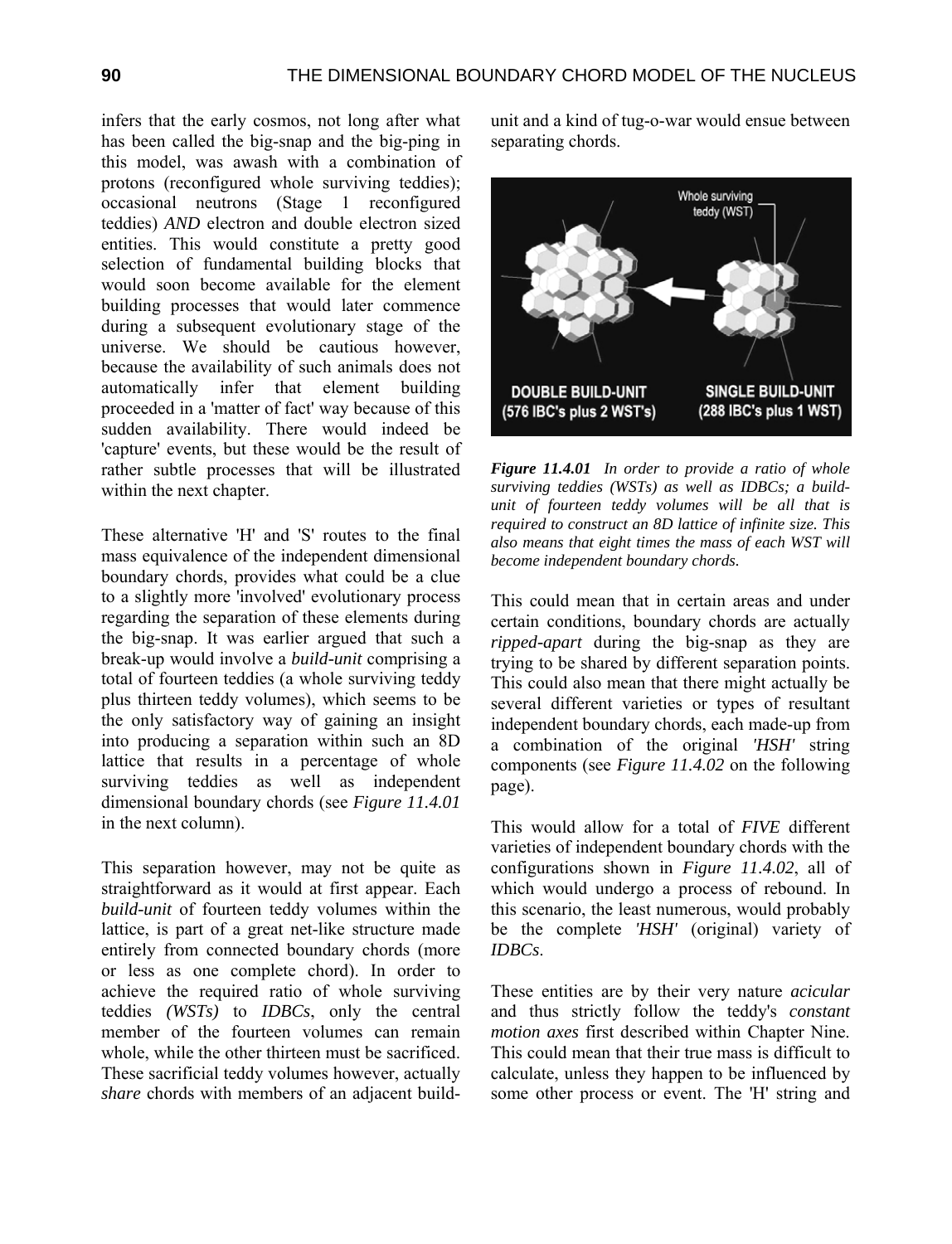the 'S' string have already been described on page 89 above and this would leave a further three varieties to be examined; these being the *'HS'*; the *'HH'* and the original *'HSH'*. Their own evolution would be similar to that of the other two, although their combination of remaining string components, may affect their resulting individual mass equivalents quite markedly. This will need to be explored in detail at a later date and will probably be included within what is planned to be *Volume II* of this trilogy - after a more thorough examination of these particular components has been undertaken.



*Figure 11.4.02 Resultant independent dimensional boundary chords may be of five different varieties as they are ripped-apart during the big-snap event, prior to dropping to our own 3D level.* 

The electron masses that would seem to be related to the 'H' and ''S' string *IDBCs*, cannot at this stage, be classified as electrons proper, as they would not (as yet), be able to exhibit any of their usual characteristics of charge. This would come later as the interplay between these fundamental particles continued and this particular subject will be discussed further in the next chapter.

With *eight times* the overall mass of all the whole surviving teddies (now the protons and neutrons in our world), this *IDBC* material becomes a logical candidate for the definition of *dark matter*. Such a claim is not however, quite as straightforward as one would have liked, because there will be other candidates too and these will also have to be taken into consideration when discussing this elusive material. We also have to account for a bulging catalogue of other subatomic particles; some of which, have fleetingly short half-lives that will at first sight, seem difficult to reconcile within the confines of this particular model. The positron and neutrino however, will be easier to deal with and it will be argued in due course that these entities too, have an origin that involves the independent boundary chords.

#### **11.5 Exotic segments**

Most of us are familiar with 'atom-smashers' and the proton-to-proton collisions that occur within these particle accelerators. As these machines grow in power, the greater seems to be the number of 'exotic' particles that are detected as a result of such violently induced events. There was a time when one of these new exotics was discovered almost every week and their catalogue has grown many fold over the years. Consider though, the implications of two approaching protons that are each made from thirty-six boundary chord values.

Instead of a 'point-particle' that may comprise a collection of smaller sub-atomic components (such as the quarks), the protons involved in *these* controlled collisions, will be evolved whole surviving teddies. Even during the embryonic stages of the universe, conditions and velocities such as those now experienced within the coils of such accelerators would probably have been very rare and the chances of such high-speed collisions actually occurring in nature, may not really have been that great (or at least, certainly not within this model). We are thus provided with an artificially induced collision, the outcome of which would be dependent on the characteristics of the approaching bodies in the first place - and this may produce all kinds of boundary chord reactions. This has already been looked at briefly during the early months of last year (2006) and consequently, I have (perhaps not surprisingly) called these resultant animals *exotic segments* and they will be seen to closely involve the concepts of *hadronic scattering* and *string history*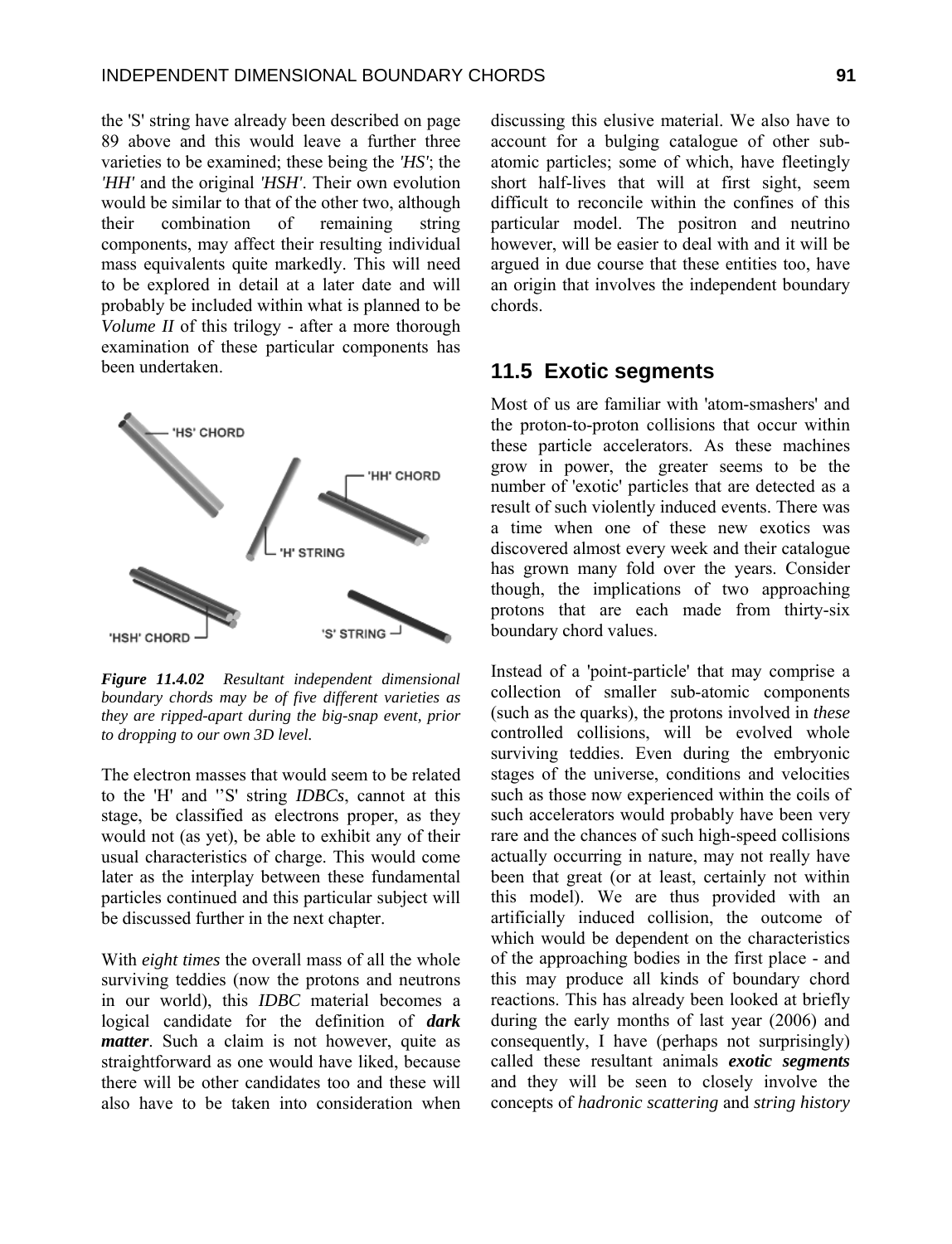*pictures*. In the boundary chord model then, this type of proton-proton collision, will result in what are basically *broken teddies*.



*Figure 11.5.01 Specific resonances A & B can have intermediate particles (X or Y in the diagram) which may decay to produce new short-lived particles C & D. These are usually referred to as Feynman graphs.* 

This branch of physics amongst other things, deals with certain particles that have been shown to have the observational curiosity of being relatively short-lived (lasting for only about *circa 10-23* seconds or so) and these are often referred to as resonances. *Hadronic scattering* describe the processes and the actions of specific particles that may come together for what is a fleeting moment during collision and in so doing, may convert to another pair of particles via an intermediate stage. More often than not, these actions can be represented as Feynman graphs<sup>1</sup> (or diagrams). They may produce what is termed an *intermediate particle* (*X* or *Y* for example), which almost at once, decays to result in particles *C* and *D* (see *Figure 11.5.01* above).

These diagrams represent a chain of events and string history pictures<sup>2</sup> are basically another way of looking at what is going on within these Feynman graphs. String history pictures too, depict these hadronic processes and these especially, seem to have an uncanny resemblance to sections of the teddy if one imagines these entities to be 'blown apart' during such violent collisions. They include more complex varieties than those illustrated in the above figure (such as those usually labelled  $Z^1$  and  $Z^2$ ) and the whole

concept of short-lived 'string segments' if you like, fits in rather well with the picture of proton constructed entirely from boundary chords.

Playing about with such broken teddies, one is struck with the wealth of possibilities. One such encounter would involve components from both 'H' and 'S' face chords and such an animal would probably tend to 'uncurl' itself, as it became detached from the body of the teddy. Drawing out one these segments in my notebook one afternoon, my wife, looking over my shoulder; quite innocently asked me why I was drawing a 'telly-tubby', which for those who have not encountered them, were a young children's TV craze that hit the UK during the nineties and early noughties (see *Figure 11.5.02* below).



*Figure 11.5.02 One of the largest 'exotic segments' from a single teddy will include both 'H' and 'S' face chords and has been said to resemble a children's 'telly-tubby' character.* 

After that, I was of course, tempted to call these exotic segments *'tubbies'* in which case, I would have both 'teddies' *and* 'tubbies' in my repertoire but, being worried about the possibility of treading on someone's toes regarding copyright, I resisted the temptation. Tubbies or not, these exotic segments didn't really have to stop at originating from just a single proton, as such violent encounters now common-place within our particle accelerators, could perhaps fuse multiple teddies because of their open, almost 'wire